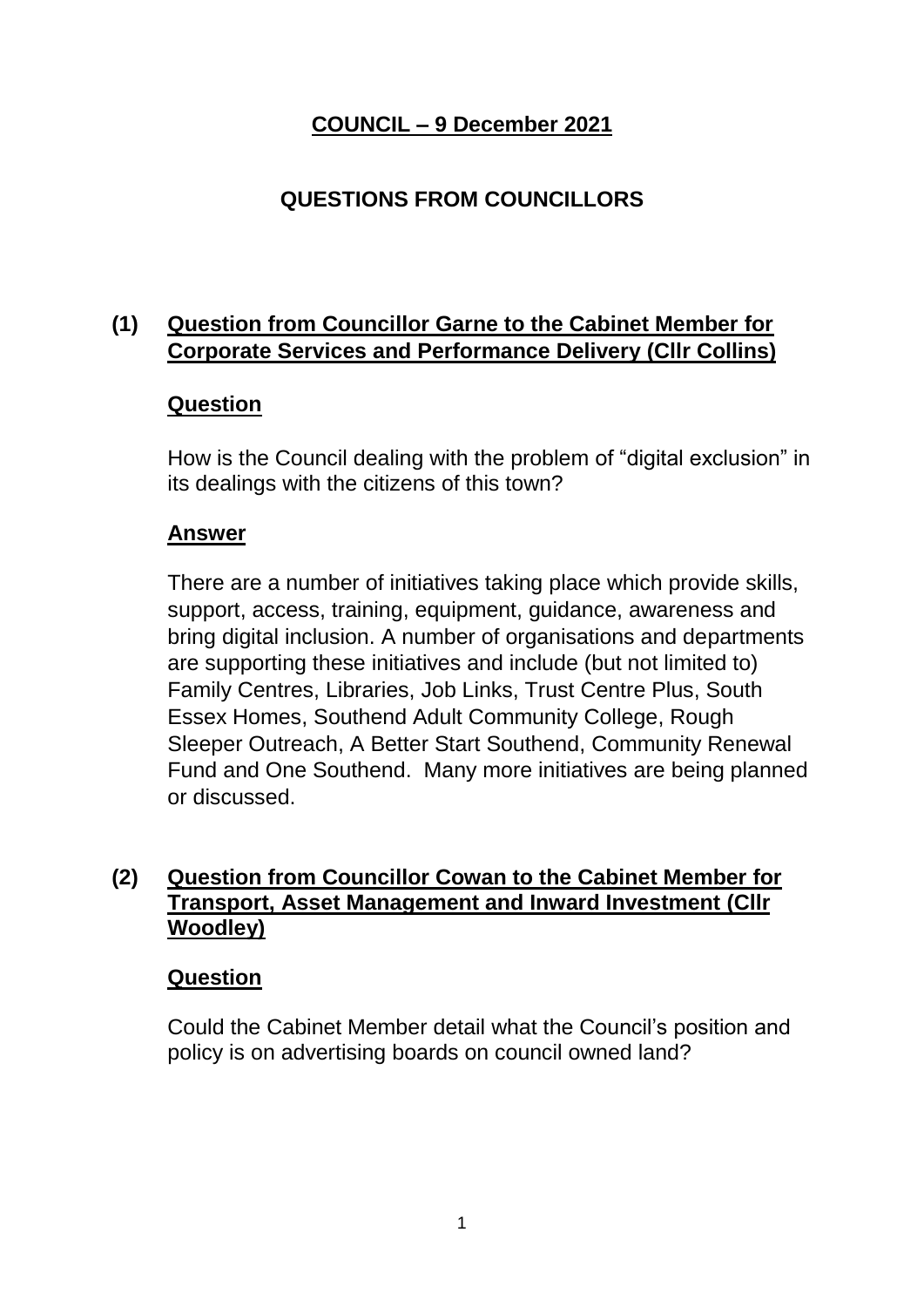## **Answer**

The Council does not have a specific policy in relation to advertising boards on Council owned land. There are a small number of advertising sites within the commercial portfolio. The designation of any land owned by the Council would be a relevant factor in determining the suitability or otherwise for advertising.

Commercial opportunities are considered on their merits, are subject to the agreement of suitable commercial terms and compliance with any planning requirements which would also include the assessment from a highway safety perspective.

Guidance on the planning considerations is available on the Council's website.

### **(3) Question from Councillor Cowan to the Cabinet Member for Environment, Culture, Tourism and Planning (Cllr Mulroney)**

## **Question**

Could the Cabinet Member detail what the Council's current arrangement is with Veolia for the collection of textiles?

#### **Answer**

Residents are provided with white sacks to present textiles, which are collected once a week. Refuse vehicles have pods to store textiles, when these have reached capacity, arrangements are made for support vehicles to collect the textiles.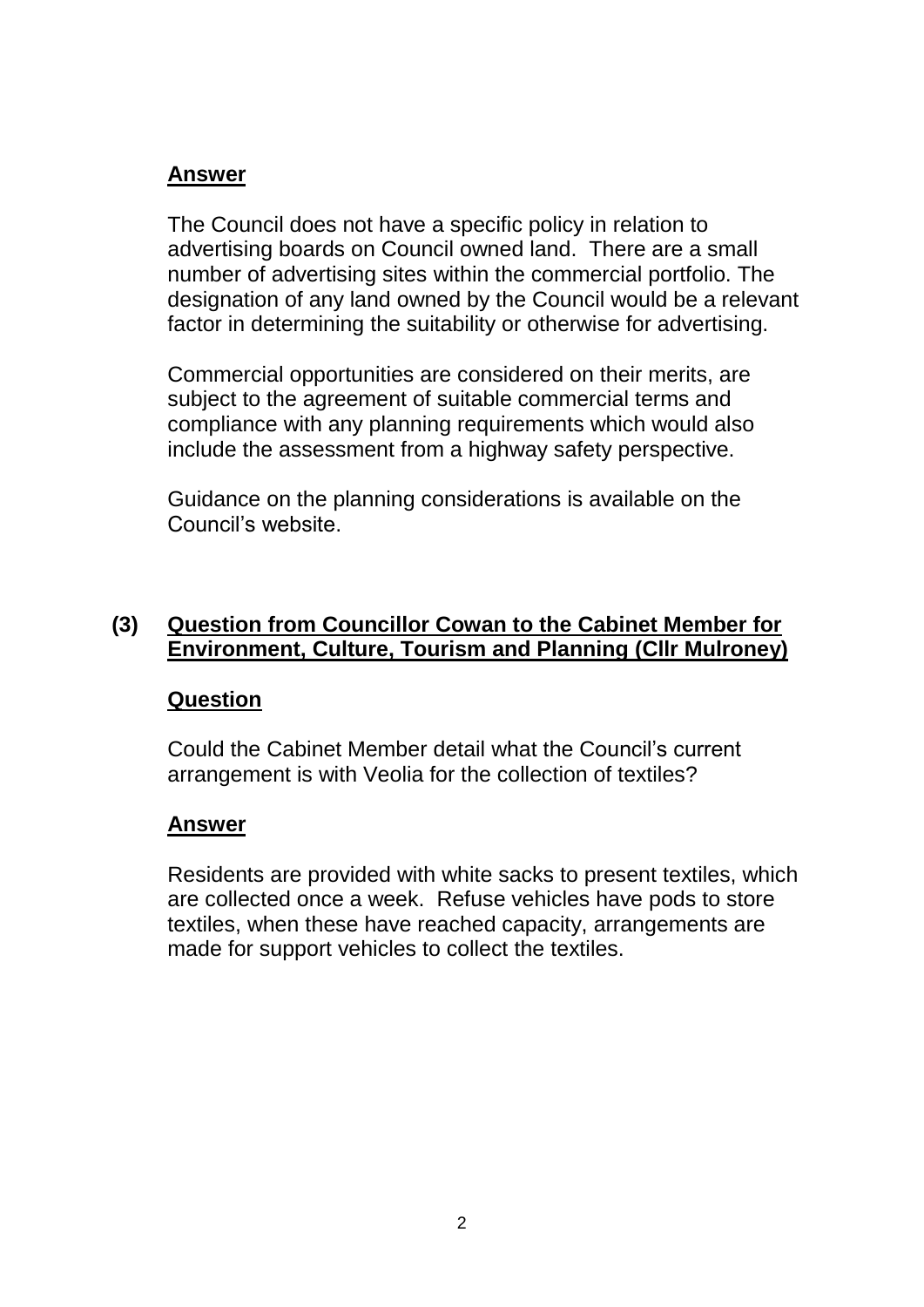# **(4) Question from Councillor Dent to the Leader of the Council (Cllr Gilbert)**

### **Question**

Could the Leader of the Council please provide me an update as regards the implementation of the proposed selective licensing scheme for the private rental sector?

## **Answer**

Following the referral back to Cabinet at the Council meeting of 25 November 2021, further expert legal guidance is being sought relating to the scheme. In advance of Cabinet considering the revised report, officers have continued to work with local landlords with properties in the areas designated for Selective Licensing by the decision reached in February 2021, in order to support them to prepare and submit applications to license their rental properties. Officers are also continuing to work on the requisite systems and processes to ensure that these are all efficient and in good order. At this stage no licenses are being issued, nor is any enforcement activity being undertaken.

# **(5) Question from Councillor Dent to the Cabinet Member for Communities and Housing (Cllr Jones)**

#### **Question**

Could the Cabinet Member for Communities and Housing please provide an update as to what provisions the Council has put in place for the homeless and rough sleeping community, as we come into the deepest and coldest part of the year?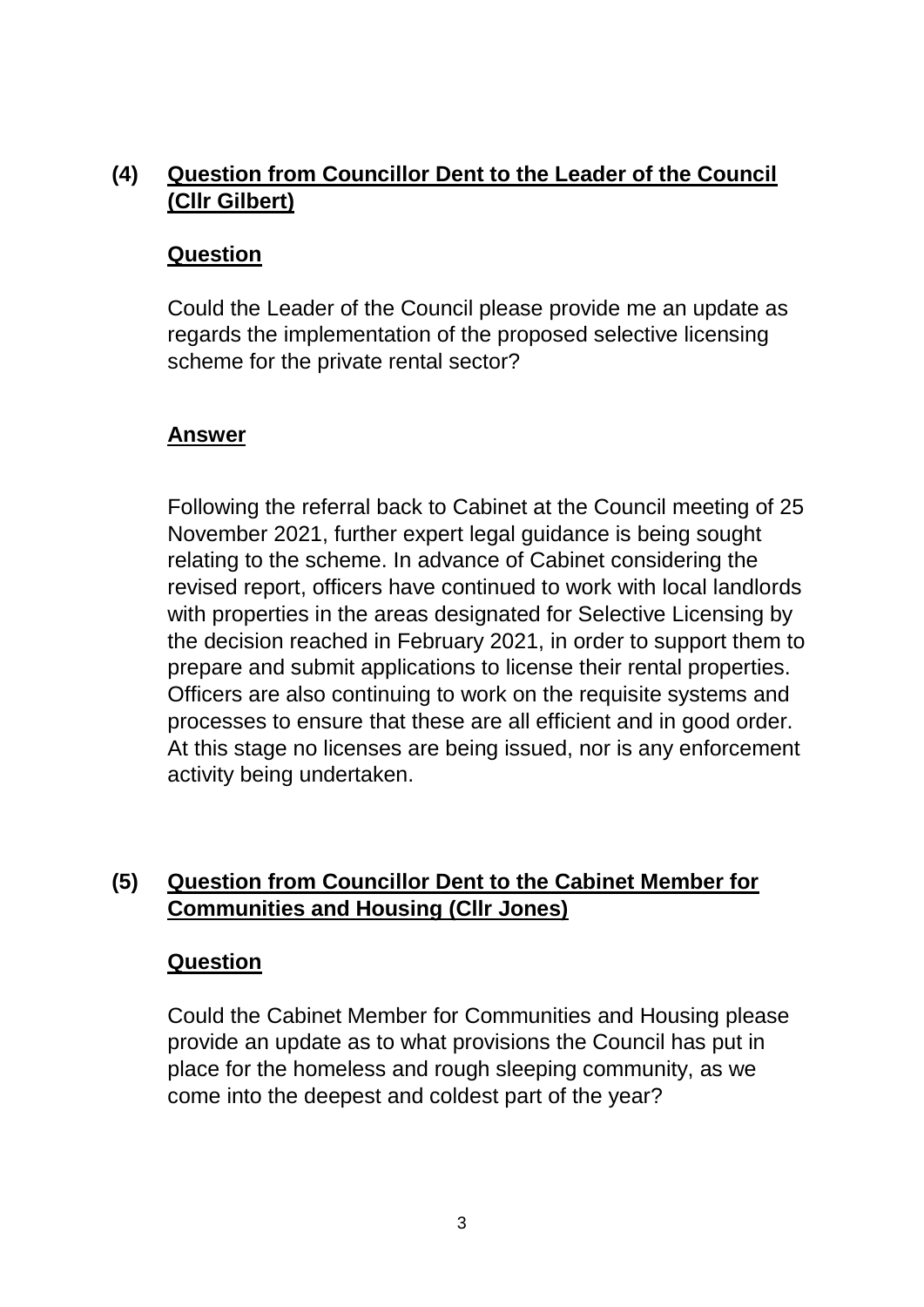### **Answer**

There is an up-to-date Severe Weather Emergency Protocol for 2021/22 which outlines the Council's approach to supporting all rough sleepers during periods of severe weather. It ensures prompt action to ensure rough sleepers have access to shelter during severe cold weather. Provision is accessible to everyone, including all those who may otherwise be excluded from services. The protocol is a cross partnership response whereby the local authority and other services work together to be responsive and proactive. Furthermore, it also takes cognisance of current COVID-19 regulations and will be regularly reviewed in light of new rules and Covid variants to ensure that it remains safe and appropriate. A copy of the current protocol can be supplied upon request.

In addition to this, the rough sleeping team and wider partnership are taking a flexible approach to accommodating rough sleepers through the colder months. The outreach team will be patrolling as usual, and all those found to be sleeping rough will be supported to access accommodation through the Council-led rough sleeper partnership meetings, at which the Council and other services set actions and plans for ongoing wraparound for rough sleepers in the Borough.

# **(6) Question from Councillor Keith Evans to the Cabinet Member for Adult Social Care and Health Integration (Cllr Nevin)**

#### **Question**

Does the Council have any jurisdiction over the NHS in ensuring they provide a complete and full service to residents?

#### **Answer**

As a unitary authority, the Council has the power to review and scrutinise matters relating to the planning, provision and operation of health services in the Borough, to improve the health and wellbeing of local residents. The Council has delegated its health scrutiny function to the People Scrutiny Committee.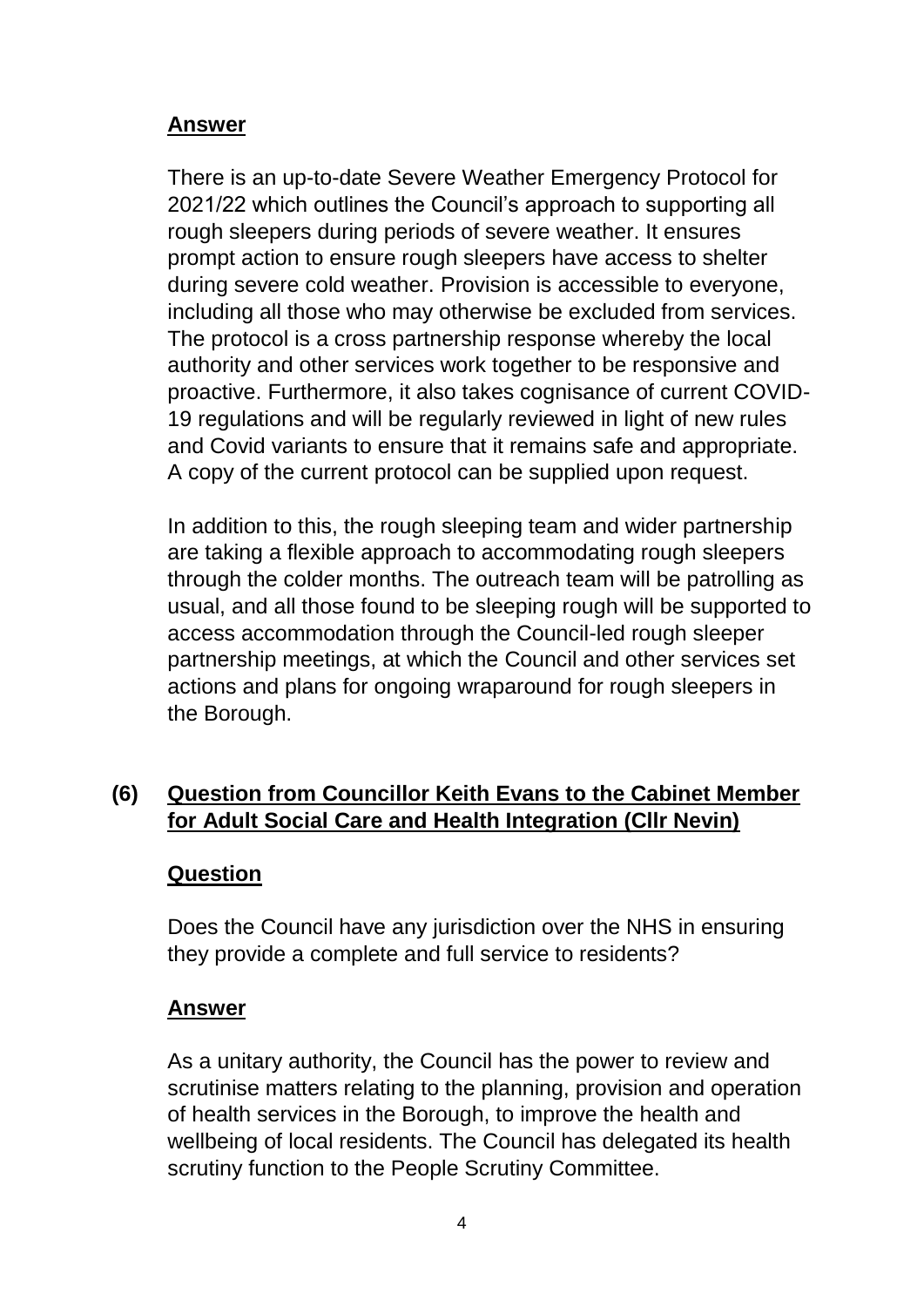The primary aim of health scrutiny is to strengthen the voice of local people, ensuring that their needs and experiences are considered as an integral part of the commissioning, delivery and improvement of health services and that those services are effective and safe. Health scrutiny is also a fundamental way by which local councillors are able to voice the views of their constituents and hold relevant NHS bodies and relevant health service providers to account.

Health scrutiny also has a strategic role in taking an overview of how well the integration of health, public health and social care is working and in proactively seeking information about the performance of local health services and institutions, in challenging the information provided to it by commissioners and providers of services for the health service, and in testing this information by drawing on different sources of intelligence. The role of health scrutiny is not to consider individual complaints relating to the delivery of local health services. In its delivery of the Council's health scrutiny function, the People Scrutiny Committee has the power to:

- Review and scrutinise any matter relating to the planning, provision and operation of local health services.
- Make reports and recommendations to the local NHS on any matter reviewed or scrutinised.
- Require the attendance of an officer of the local NHS to answer questions and provide explanations about the planning, provision and operation of health services.
- Require the local NHS to provide information about the planning, provision and operation of health services.
- Establish joint committees with other local authorities to undertake overview and scrutiny of health services.
- Report to the Secretary of State for Health where it is concerned that consultation on substantial variation or development of services has been inadequate, or where it considers that a proposal is not in the interests of the health service.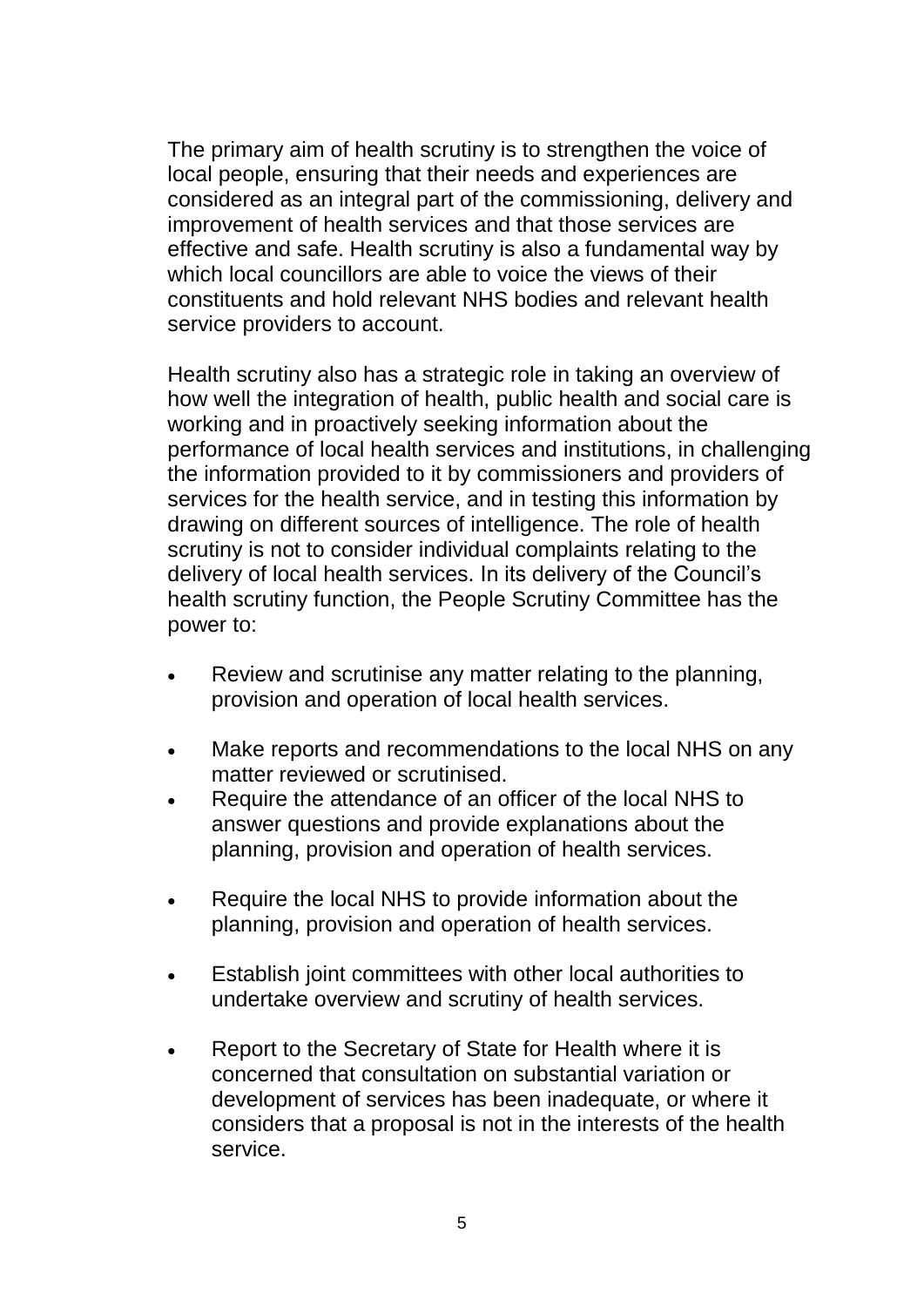# **(7) Question from Councillor Tricia Cowdrey to the Cabinet Member for Adult Social Care and Health Integration (Cllr Nevin)**

### **Question**

Approximately two years ago concerns about the closure or downgrade of the Shoeburyness Ambulance Station were raised and EEAST were called upon to report to the People Scrutiny Committee, agreeing to advise outcomes of their modelling report and plans for consultation with all those in the SS3 who would likely to be impacted by these changes.

Obviously, in the interim period we have experienced a pandemic, the trust has been in special measures and new CEO appointed. This has resulted in understandable delays.

How will the Cabinet Member ensure that this issue does not fall off the radar and remains open to scrutiny by the Council?

#### **Answer**

A report in regard to the provision of ambulance services from Shoeburyness Ambulance Station was last made to the People Scrutiny Committee in July 2020, at which time representatives of the East of England Ambulance Service NHS Trust undertook to report further to the Committee once the modelling and operation of service delivery had been completed. Following that meeting, my predecessor Cabinet Member and the Chair of the People Scrutiny Committee jointly wrote to the Trust expressing the concerns of members with regard to the continued provision of ambulance services from Shoeburyness Ambulance Station and seeking responses to a number of questions raised by the Committee. The response of the Chief Operating Officer for the Trust to these concerns and questions was circulated to all members of the People Scrutiny Committee in August 2020 and I understand that this information has also recently been provided to Councillor Cowdrey.